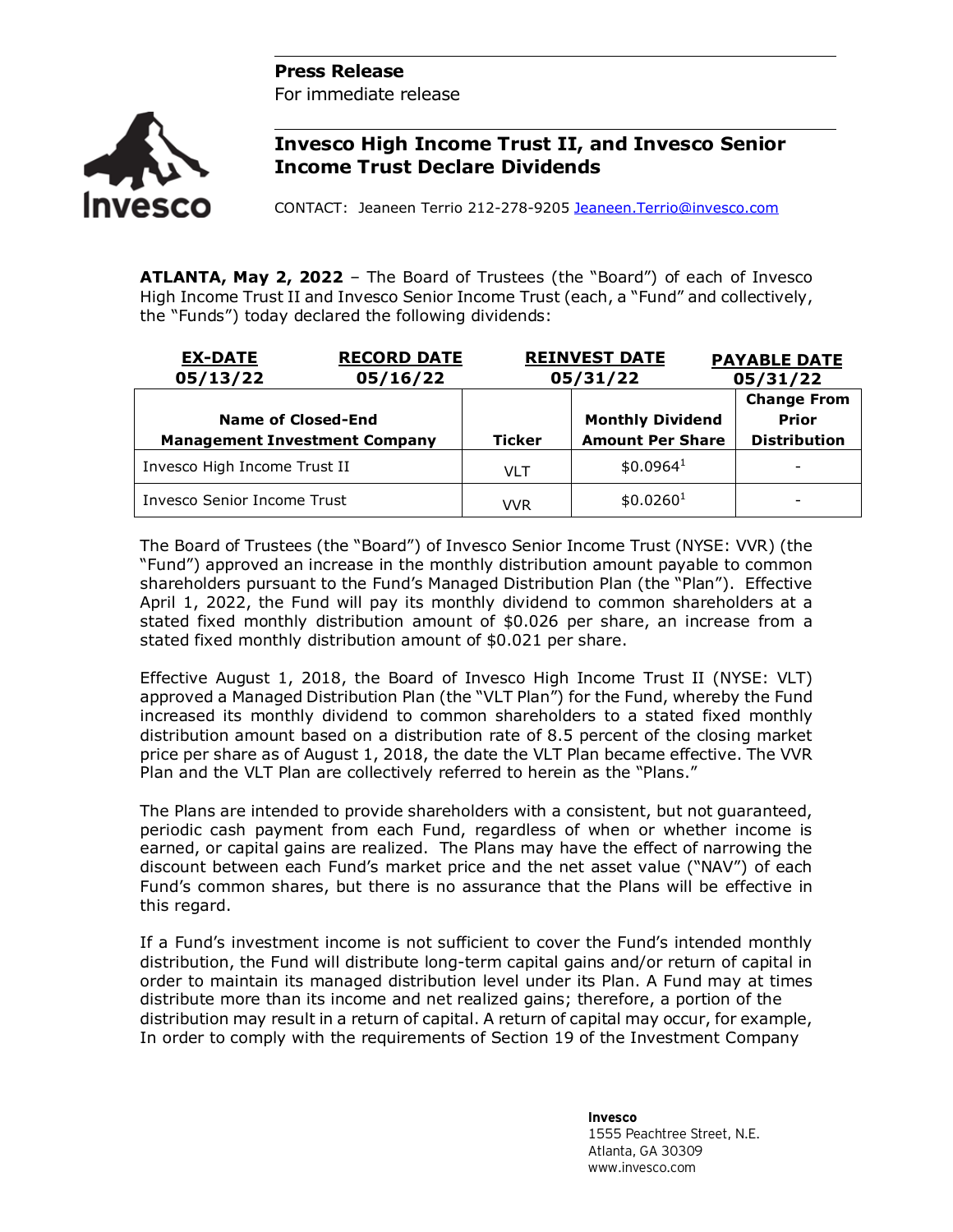$1$  A portion of this distribution is estimated to be from a return of principal rather than net income. The 19(a) Notice referenced below provides more information and can be found on the Invesco website at [www.invesco.com.](http://www.invesco.com/)

when some or all of the money that shareholders invested in a Fund is paid back to them. A return of capital distribution does not necessarily reflect a Fund's investment performance and should not be confused with "yield" or "income." No conclusions should be drawn about a Fund's investment performance from the amount of the Fund's distributions or from the terms of its Plan.

Act of 1940 and an exemptive order granted to the Funds by the Securities and Exchange Commission, each Fund will provide its shareholders of record on each distribution date with a 19(a) Notice and issue an accompanying press release disclosing the sources of its dividend payment when a distribution includes anything other than net investment income.

The amounts and sources of distributions reported in 19(a) Notices are only estimates and are not being provided for tax reporting purposes. The actual amounts and sources of the amounts for tax reporting purposes will depend upon each Fund's investment experience during the remainder of its full fiscal year and may be subject to changes based on tax regulations. Each Fund will send shareholders a Form 1099-DIV for the calendar year that will tell them how to report these distributions for federal income tax purposes. Information on the Funds' 19(a) Notices can be found at www.invesco.com.

## **The final determination of the source and tax characteristics of all distributions in 2022 will be made after the end of the year.**

The Plans will be subject to periodic review by each Fund's Board, and a Fund's Board may terminate or amend the terms of its Plan at any time without prior notice to the Fund's shareholders. The amendment or termination of a Fund's Plan could have an adverse effect on the market price of such Fund's common shares.

The amount of dividends paid by the Funds may vary from time to time. Past amounts of dividends are no guarantee of future dividend payment amounts.

Investing involves risk and it is possible to lose money on any investment in the Trust.

For additional information, shareholders of the closed end fund may call Invesco at 800-983-0903**.**

## **About Invesco Ltd.**

Invesco Ltd. is a global independent investment management firm dedicated to delivering an investment experience that helps people get more out of life. Our distinctive investment teams deliver a comprehensive range of active, passive, and alternative investment capabilities. With offices in more than 20 countries, Invesco managed \$1.5 trillion in assets on behalf of clients worldwide as of March 31, 2022. For more information, visit [www.invesco.com.](http://www.invesco.com/)

Invesco Distributors, Inc. is the US distributor for Invesco Ltd. It is an indirect, wholly owned, subsidiary of Invesco Ltd.

**Note:** There is no assurance that a closed-end fund will achieve its investment

**Invesco** 1555 Peachtree Street, N.E. Atlanta, GA 30309 www.invesco.com